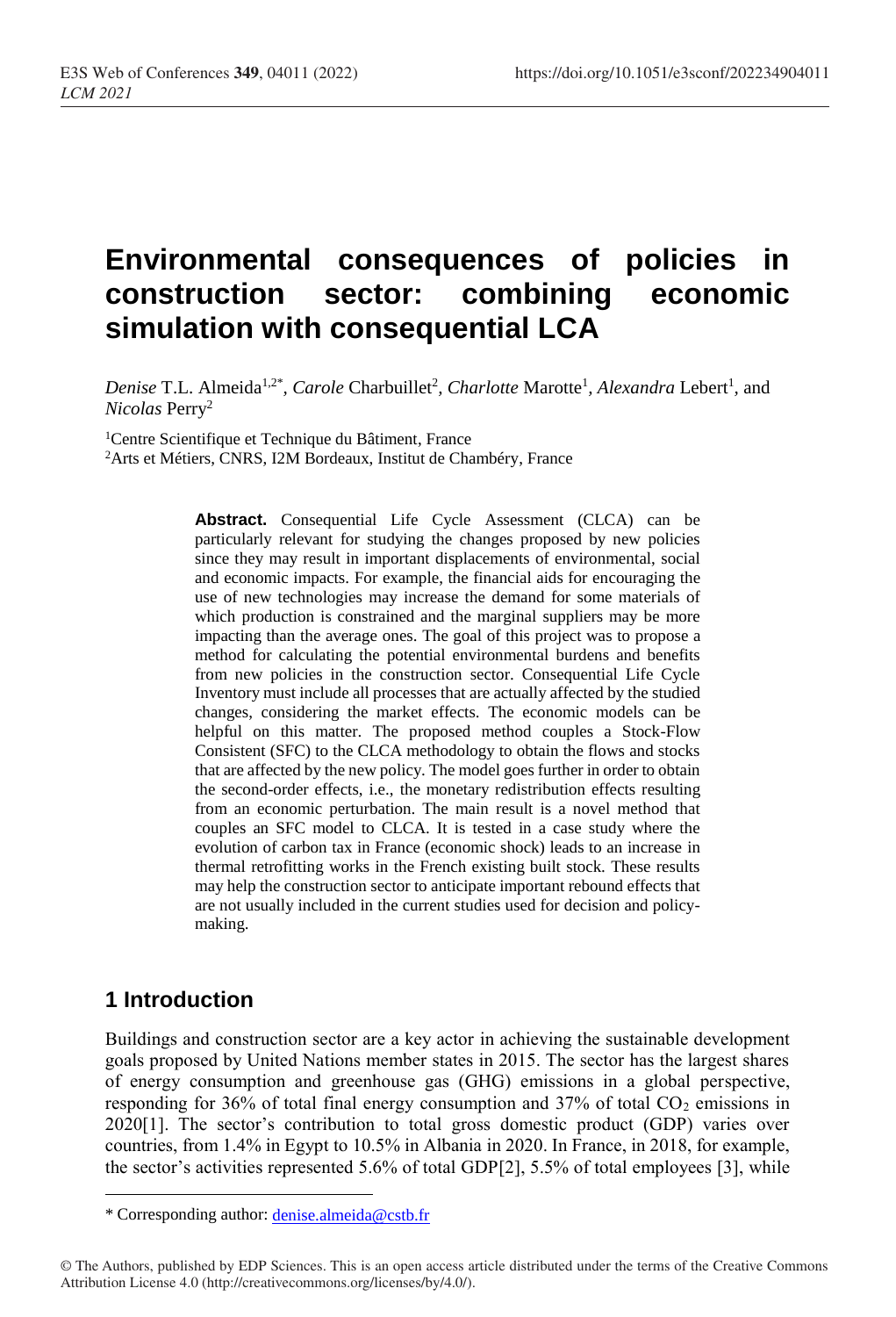the GHG emissions of residential and tertiary sector were around 19% and total manufacture industry (including construction) was around 18% of total emissions [4]. Concerning consumption of final energy, residential and tertiary sectors represented around 46%, and industries (including the construction industry) represented 19% [5].

These numbers show that buildings and construction sector affect differently the fields of economy, environment and society. Therefore, a new policy must take into account this complexity, knowing that it will imply changes in demand for some products, systems and services, affecting the interactions between the environment and human activities. The classic attributional LCA methodology has numerous limitations in this context, mostly addressed by the consequential approach [6]–[8]. This research work develops an approach that consists in coupling the Life Cycle Assessment (LCA) methodology with a macro-economic Stock-Flow Consistent model (SFC). The choice for using an SFC model is justified by a previous review on the economic models used in consequential assessments [9].

In this context, the goals of the paper were two-fold: (1) to provide a method to evaluate environmental consequences of new policies to help decision-makers in construction sector and (2) apply the method into a case study, which is the evolution of carbon tax in France, in particular, its implications on the thermal retrofitting of the French built stock.

#### **2 Methods**

The economy is composed of industries (here non-financial corporations, NFC), financial corporations (FC), households (HH), general government (GG) and the rest of the world (RoW). Households consume goods and services from non-financial corporations, pay taxes to the government and transfer the remaining money at the end of each period to financial corporations. Industries receive money from selling their products and services to the government and to households; they take loans from financial corporations to buy new production means. Figure 1 shows the main transactions (taxes, deposits, consumption, interests and loans), represented in a flow diagram of the model, as commonly presented in SFC models [10], [11].



**Fig. 1.** Transactions between sectors

The proposed method is based on an input-output analysis (IOA) for obtaining the life cycle inventory (LCI), as well as the changes in flows and stocks. The latter are accounted in a Transactions-Flow Matrix (TFM), as described by Godley and Lavoie [12]. The extra money received by households, i.e. their change in income, is then expended to buy products and services in a second round of distribution. The rounds are linked by the so-called 'propensity to expend out of income' and also by the interests paid from banks to households and from industries to banks.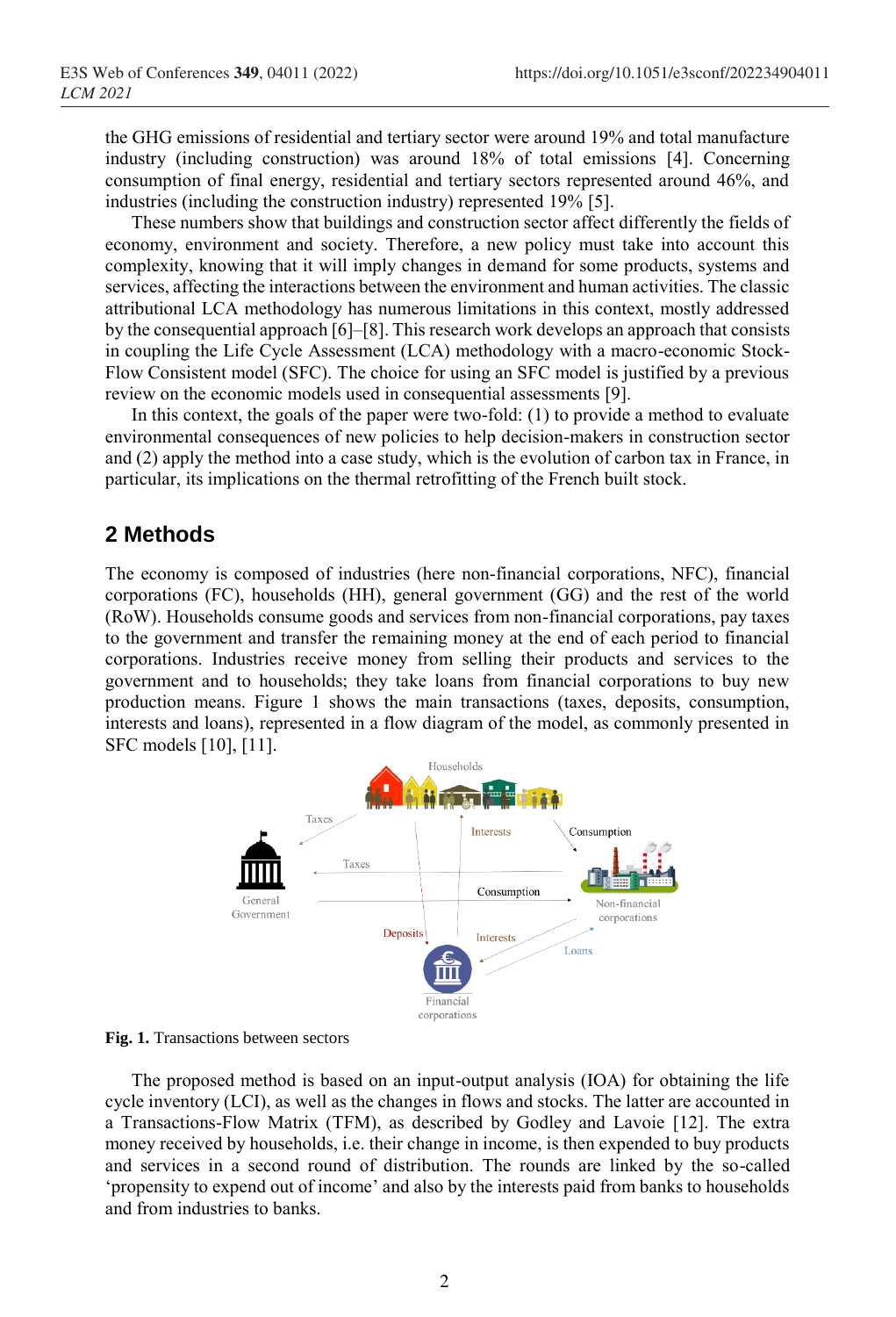The economic perturbation represents the functional unit of LCA, in this case, the change in demand for products and services, with the functions and durations consistent with the new policy. The change in demand is therefore the change in final demand in the IOA.

## **3 Case study**

The method described in the previous section was applied to the evolution of carbon tax in France. The government introduced the carbon tax in the Finance Bill for 2014 [13] at the initial value of  $7 \text{ }\epsilon/\text{tCO}_2$ . In 2015, the law on energy transition for green growth (free translation of *Loi de Transition Energetique pour la Croissance Verte, LTECV*) set a growing objective to obtain a rate of 100  $\epsilon$ /tCO<sub>2</sub> in 2030. However, the social crisis in 2018 (resulting in the yellow jackets protests) made a pressure to freeze the carbon tax value at  $44.6 \text{ }\epsilon/\text{tCO}_2$ .

This paper investigates the case in which the government imposes now the evolution of carbon tax as it was recommended by the LTECV. For that, the LTECV's target (100  $\ell$ /tCO<sub>2</sub>) is set to 2030 and the yearly increase from the current value  $(44.6 \text{ }\epsilon/\text{tCO}_2)$  is obtained proportionally year by year.

The increase in carbon tax affects directly the households that purchase fuels for their needs in housing (heating, domestic hot water, cooking, etc.) and in transport. Therefore, they would be encouraged to conduct thermal retrofitting services in their homes with an imposed increase in the carbon tax rate. This means that they would drop their fossil fuel consumption by replacing their fossil-based heating system or by improving the energy efficiency of their homes (e.g. decreasing the thermal losses through better insulation).

To calculate the amount of new efficient equipment and the saved energy, we used a French econometric model, developed by the French Environmental Agency (ADEME), called MENFIS (for "Model ENergie FIScalité des logements" in French)[14]. This latter is a prospective model that simulates in a yearly basis the impact of incentive policies aimed at reducing energy consumption in France. It includes a thermal module that provides changes in energy consumption according to the evolution of the number of retrofitting works (services). These are listed in terms of the number of new heat pumps (air/air, air/water), number of new boilers (gas and fuel condensing boilers and wood boilers), the surface of new insulating materials (wall/roof/attic insulation) and surface of new windows installed in national territory. Therefore, the simulations were conducted using the values of carbon tax as previously explained and all the outcomes of the MENFIS modelling are presented in Table 1. All thermal retrofitting services that are listed here below are taken into account in the results provided in this paper.

|                                                  | 2020 | 2021 | 2022 | 2023 | 2024 | 2025 | 2026 | 2027 | 2028 | 2029 | 2030 |
|--------------------------------------------------|------|------|------|------|------|------|------|------|------|------|------|
| <b>Heat pump air/air (units)</b>                 | 294  | 222  | 228  | 230  | 216  | 193  | 193  | 191  | 189  | 146  | 124  |
| <b>Heat pump air/water (units)</b>               | 19   | 27   | 37   | 70   | 96   | 124  | 156  | 192  | 223  | 276  | 353  |
| <b>Fuel condensing boiler</b> (units)            | 109  | 148  | 185  | 217  | 242  | 259  | 272  | 282  | 281  | 276  | 256  |
| <b>Gas condensing boiler</b> (units)             | 208  | 217  | 229  | 244  | 262  | 280  | 306  | 343  | 376  | 406  | 433  |
| <b>Wood boiler</b> (units)                       | 47   | 47   | 47   | 46   | 46   | 46   | 46   | 45   | 45   | 45   | 44   |
| Wood burning fireplace<br><b>inserts</b> (units) | 325  | 375  | 397  | 444  | 474  | 492  | 521  | 523  | 549  | 555  | 539  |
| <b>Wall Insulation</b> $(m^2)$                   | 417  | 471  | 527  | 584  | 603  | 619  | 681  | 710  | 762  | 757  | 751  |
| Roof/attic insulation $(m2)$                     | 470  | 514  | 538  | 589  | 647  | 700  | 707  | 736  | 743  | 747  | 774  |
| $\textbf{Windows}(m^2)$                          | 716  | 720  | 737  | 754  | 775  | 793  | 819  | 849  | 879  | 906  | 910  |

Each thermal retrofitting service (installation of heat pumps, wall insulation, etc.) was modelled using the monetary input-output (industry x industry) from EXIOBASE (version 3.3.15)[15]. EXIOBASE is a multi-regional input-output (MRIO) database that was initially developed from 2007 to 2011 under the  $7<sup>th</sup>$  framework program of the European Commission, more precisely as a result of the EXIOPOL project [16].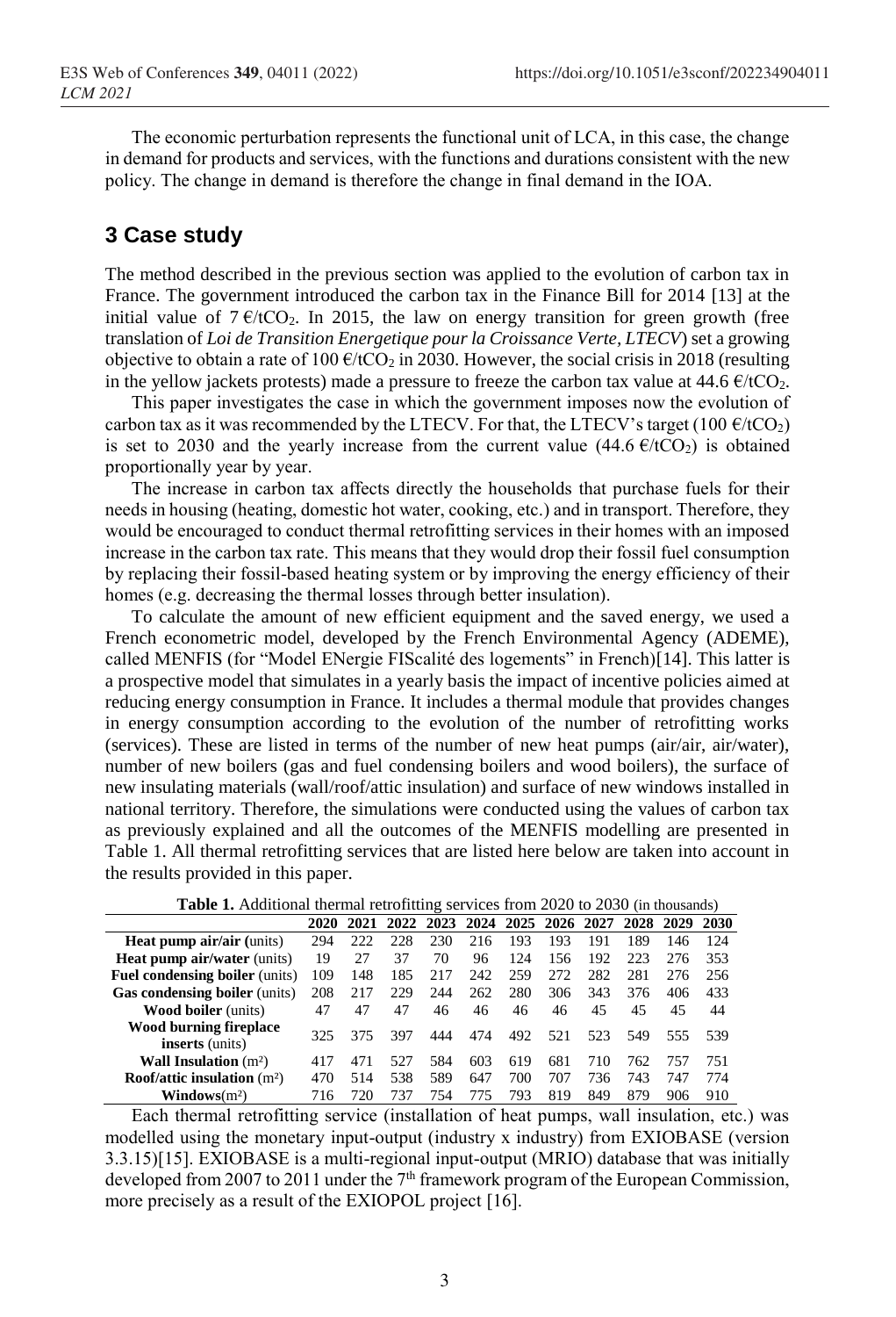$\overline{a}$ 

Information for obtaining the life cycle inventory of each equipment category was taken from the environmental product declarations (EPD) that are publicly available from INIES website† . Market shares were applied to choose the appropriate EPD or a combination of sheets was applied when needed for a better representation of the retrofitting services. For example, MENFIS provides the amounts of square-meters of wall insulation, which is a generic information knowing that the EPDs concern the specific product (e.g.  $1m<sup>2</sup>$  of rock wool, with a thermal resistance of x  $m^2K/W$ ). Therefore, the share of the types of insulation materials available on French market was considered to select the EPDs that would better represent the demand for 1m² of wall insulation.

Concerning the energy savings, MENFIS provides the amount of energy saved yearly in relation to a reference year, by energy source. The outcomes of simulations in MENFIS are presented in Table 2.

|                      |        |         |         |         | ິ       | ▱       |         |         |         |         |         |
|----------------------|--------|---------|---------|---------|---------|---------|---------|---------|---------|---------|---------|
|                      | 2020   | 2021    | 2022    | 2023    | 2024    | 2025    | 2026    | 2027    | 2028    | 2029    | 2030    |
| Natural gas          | $-2.1$ | $-4.2$  | $-7.3$  | $-10.6$ | $-14.5$ | $-18.8$ | $-23.2$ | $-27.7$ | $-32.6$ | $-37.7$ | $-42.8$ |
| <b>Diesel</b>        | $-2.4$ | $-4.7$  | $-8.1$  | $-12.3$ | $-17.4$ | $-22.6$ | $-28.0$ | $-33.1$ | $-37.5$ | $-41.2$ | $-44.2$ |
| <b>Electricity</b>   | $-0.9$ | $-1.6$  | $-2.0$  | $-2.0$  | $-1.5$  | $-0.6$  | 0.6     | 1.9     | 3.1     | 4.3     | 5.3     |
| <b>Wood pellets</b>  | 0.3    | 0.5     | 0.9     | 1.7     | 2.6     | 3.6     | 4.6     | 5.6     | 6.3     | 6.7     | 6.9     |
| <b>District heat</b> | 0.1    | 0.1     | 0.1     | 0.1     | 0.1     | 0.1     | 0.1     | 0.0     | 0.0     | $-0.1$  | $-0.2$  |
| Total                | $-5.0$ | $-10.0$ | $-16.4$ | $-23.1$ | $-30.6$ | $-38.3$ | $-45.9$ | $-53.3$ | $-60.8$ | $-68.0$ | $-75.0$ |
|                      |        |         |         |         |         |         |         |         |         |         |         |

|  | <b>Table 2.</b> Energy savings (TWh) |  |  |  |
|--|--------------------------------------|--|--|--|
|--|--------------------------------------|--|--|--|

As well as equipment and insulation materials, the energy sources were modelled using the monetary input-output table of EXIOBASE (version 3.3.15). For that, the physical flows (in TWh) from Table 2 were converted into monetary flows (in million euros) using the basic prices from EXIOBASE.

In this case study, the main financial transactions are presented in Figure 2.



**Fig. 2.** Illustrative representation of rebound effects and  $1<sup>st</sup>$  round of monetary distribution effects

Households, center of the figure, expend X euros in thermal retrofitting services. Thermal retrofitting industries use a part of this money to pay their employees, through wages and salaries (represented by W). One part  $(\beta)$  of this extra money received by households is then expended buying other goods and services. Here, we call this expending as the 'first distribution round effects' **(**1 st round**)**. We only considered the first round of distribution; however, the multiplier effects occur indefinitely and could be computed even further. EXIOBASE provides the value-added for each industry, including the wages and salaries disaggregated by level of income (high-skilled, medium-skilled and low-skilled).

On the other hand, households save energy and reduce their energy bills by Y euros. One part of this money  $(y)$  is then used to buy other goods and services, here called 'rebound effects'. Please note that no energy rebound effect, i.e. associated with energy consumption is included (e.g. increase in energy consumption by rising the comfort temperature).

<sup>†</sup> INIES website ([https://www.inies.fr](https://www.inies.fr/)) makes available the EPDs for construction products and building equipment, provided by manufacturers and trade associations obtained in accordance with the European standard EN 15804.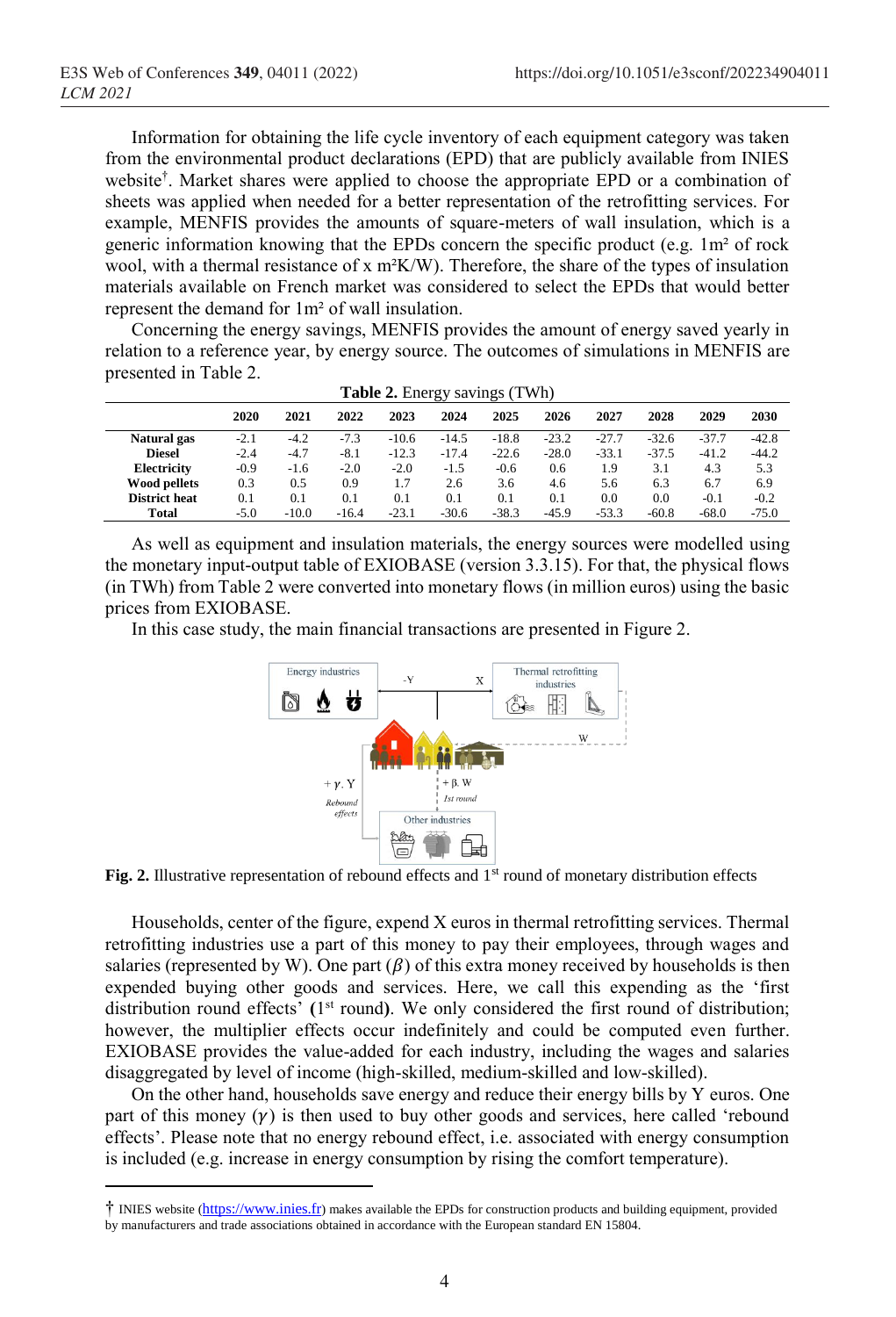It is important to note that Figure 2 does not present all flows balanced because its purpose is to illustrate the rebound effects that are studied in this case study. However, the other part of saved money ( $(1 - \beta)$ . *W* and  $(1 - \gamma)$ . *Y*) goes to financial corporations. Obviously, W is smaller than X, and (X-W) goes one part to the government in the form of taxes, contributions etc, one part is reinvested in the industries and one part goes to financial corporations to pay interests on loans taken in previous periods. Another important assumption is who finances the new retrofitting services, or, where the  $X$  euros come from. In this example, we considered that 50% come from free-interest loans and 50% from household saving accounts.

## **4 Results**

The flows and the changes in stocks computed in the end of the first period of monetary (re)distribution are presented in the Transactions-Flow Matrix (TFM) in Table 3.

|                                          | <b>NFC</b> |            | FC         |            | GG    |            | HH         |            | <b>RoW</b> |            | <b>Sum</b> |  |
|------------------------------------------|------------|------------|------------|------------|-------|------------|------------|------------|------------|------------|------------|--|
|                                          | <b>Use</b> | <b>Res</b> | <b>Use</b> | <b>Res</b> | Use   | <b>Res</b> | <b>Use</b> | <b>Res</b> | <b>Use</b> | <b>Res</b> |            |  |
| Final consumption<br>(domestic products) |            | 2.198      |            |            |       |            | 2.198      |            |            |            |            |  |
| Final consumption<br>(imported products) | 0.393      |            |            |            |       |            |            |            |            | 0.393      | 0          |  |
| Gross fixed capital                      |            | 3.356      |            |            |       |            | 3.356      |            |            |            | $\Omega$   |  |
| Wages, salaries                          | 4.208      |            |            |            |       |            |            | 4.208      |            |            | $\Omega$   |  |
| Taxes less subsidies                     | 0.285      |            |            |            |       | 0.285      |            |            |            |            | $\Omega$   |  |
| Other taxes                              | 0.206      |            |            |            |       | 0.206      |            |            |            |            | $\Omega$   |  |
| Taxes on income                          |            |            |            |            |       | 1.136      | 1.136      |            |            |            | $\Omega$   |  |
| <b>Subsidies</b>                         |            |            |            |            | 0.416 |            |            | 0.416      |            |            | $\Omega$   |  |
| Operating surplus                        | 2.120      | 0.853      |            |            |       |            |            | 1.267      |            |            | $\Omega$   |  |
| Currency and deposits                    |            |            | 1.678      | 4.161      | 1.211 |            | 2.558      | 1.678      | 0.393      |            | $\Omega$   |  |
| Loans                                    |            | 0.805      | 4.966      | 2.483      |       |            |            | 1.678      |            |            | $\Omega$   |  |
| Sum                                      |            | $\Omega$   | 0          |            |       | $\Omega$   |            | 0          |            | $\Omega$   |            |  |

**Table 3.** TFM compiling the uses (Use) and resources (Res) of sectors in the first year (million  $\epsilon$ )

Households are richer by 2.558 million euros. However, this money is not distributed equally to the three income groups: low-skilled detain 5%, medium-skilled, 39% and highskilled 56%, showing that there is a concentration of revenue in this first period. These results are preliminary and the dynamics in the economy (e.g. evolution of interest rates, marginal propensity to expend, etc.) shall be included for computing the TFM of the following years.

The GHG emissions comprising the whole life cycle of new equipment and materials, the energy saved, the first round of monetary distribution and the rebound effects as described in Session 3 are presented in Figure 3.



Fig. 3. GHG emissions of increasing carbon tax in France from 2020 to 2030 (kgCO<sub>2e</sub>)

The results obtained from the proposed method show that, from 2024 onwards, the GHG emissions associated with the saved energy are greater than the sum of the life cycle